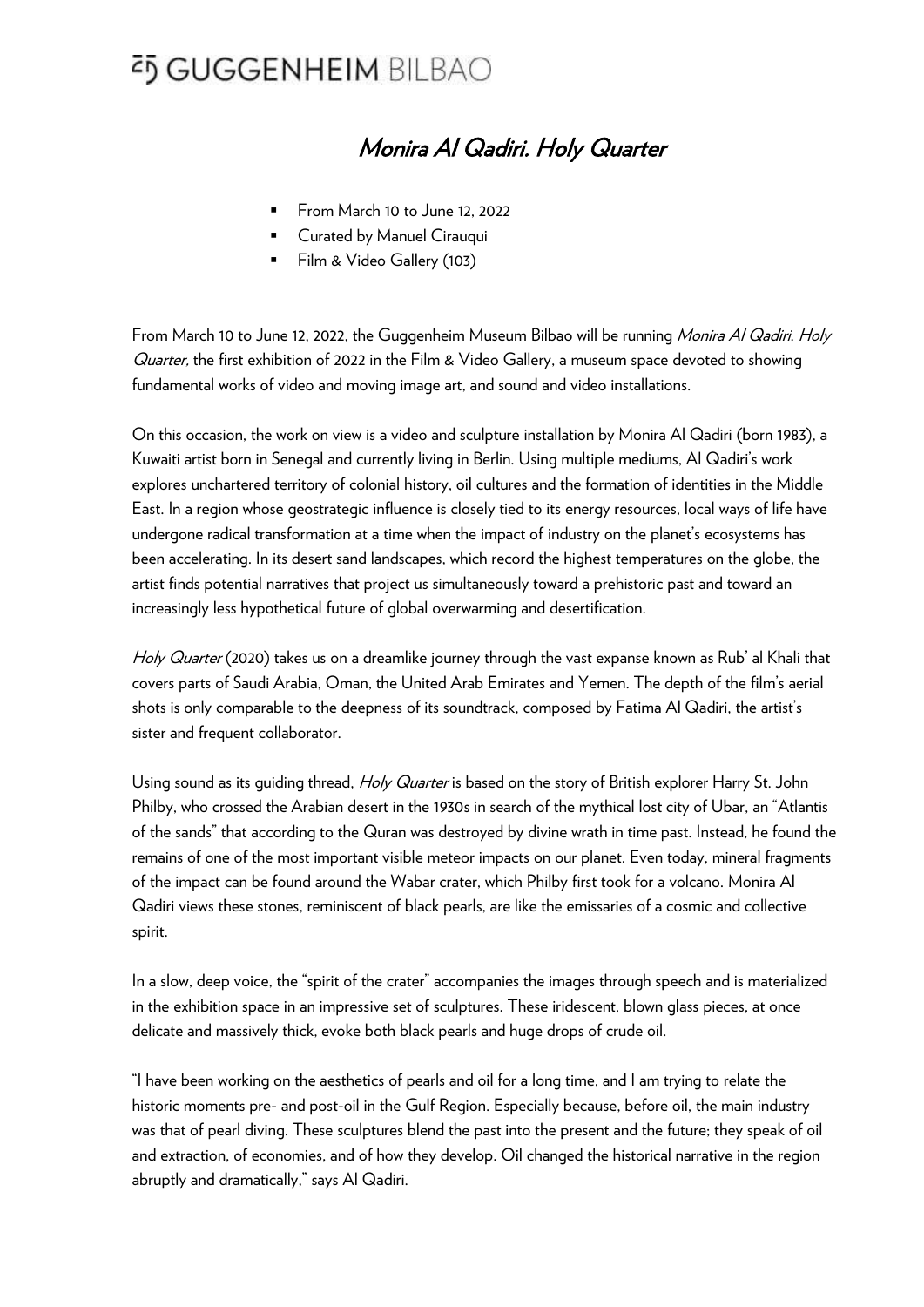In the film, the stones speak in first person—We are Wabar—to tell the story of their arrival on our planet. They express dismay at the imminent catastrophes, and also encourage us to work together to revert their course. In a kind of dream that cuts through time and space, Monira Al Qadiri confronts the viewer with ideas beyond those of Western modernity and colonialism, creating an intermedial work that in its use of poetic language, image, and musical creation, addresses problems that exist at a global scale.

### Monira Al Qadiri. Biography

Monira Al Qadiri (born 1983, Dakar, Senegal) lives and works in Berlin. Her career has been shaped by her international education and her sustained questioning of Middle Eastern identities. Born in Senegal, she studied to be an artist in Japan, where she received her doctoral degree, and lived in Lebanon for some years prior to settling in Germany. Al Qadiri is considered one of the most important members of her generation of artists from the Persian Gulf, and she is the co-founder of the emblematic artists collective GCC. Her work has been the subject of solo exhibitions in numerous institutions, including UCCA Dune (2022), the Art Gallery of Burlington, Ontario (2021); Haus der Kunst, Munich (2020); Kunstverein Göttingen, Göttingen (2019); the Circl Pavilion, Amsterdam (2018); the Sursock Museum, Beirut (2017); Gasworks, London (2017); Stroom Den Haag, The Hague (2017); Sultan Gallery, Kuwait (2014); and Tokyo Wonder Site (2009). She has also participated in important international arts events such as the Venice Biennale (2022), the Seoul Mediacity Biennial (2021), the Guangzhou Image Triennial (2021); the Asia Pacific Triennial, Brisbane (2018); and the Athens Biennial (2018).

### Film & Video (room 103)

The Film & Video Gallery is a space devoted to video art, video installation and the moving image. It exhibits works from the collections of the Guggenheim Museums and from other international institutions. Since it opened in 2014, the Film & Video Gallery has shown works by a number of singular artists, including Christian Marclay, Ragnar Kjartansson, Fiona Tan, Ken Jacobs, Amie Siegel, Pierre Huyghe, Michael Snow, Javier Téllez, Diana Thater, Allora & Calzadilla, William Kentridge, Alex Reynolds and Sharon Lockhart, among others.

#### Educational activities:

### Dark Genesis. Performance by Monira Al Qadiri and conversation with the artist (March 10)

On the occasion of the opening of the exhibition *Holy Quarter* (2020) in the Museum's Film & Video Gallery (103), Monira Al Qadiri will present her performance piece Dark Genesis on March 10 at 6.30 p.m. in the Auditorium of the Guggenheim Museum Bilbao.

After the performance, Manuel Cirauqui, curator of the Film & Video program at the Guggenheim Museum Bilbao, will chat with the artist about this piece and her work Holy Quarter, followed by a question-and-answer session with the public.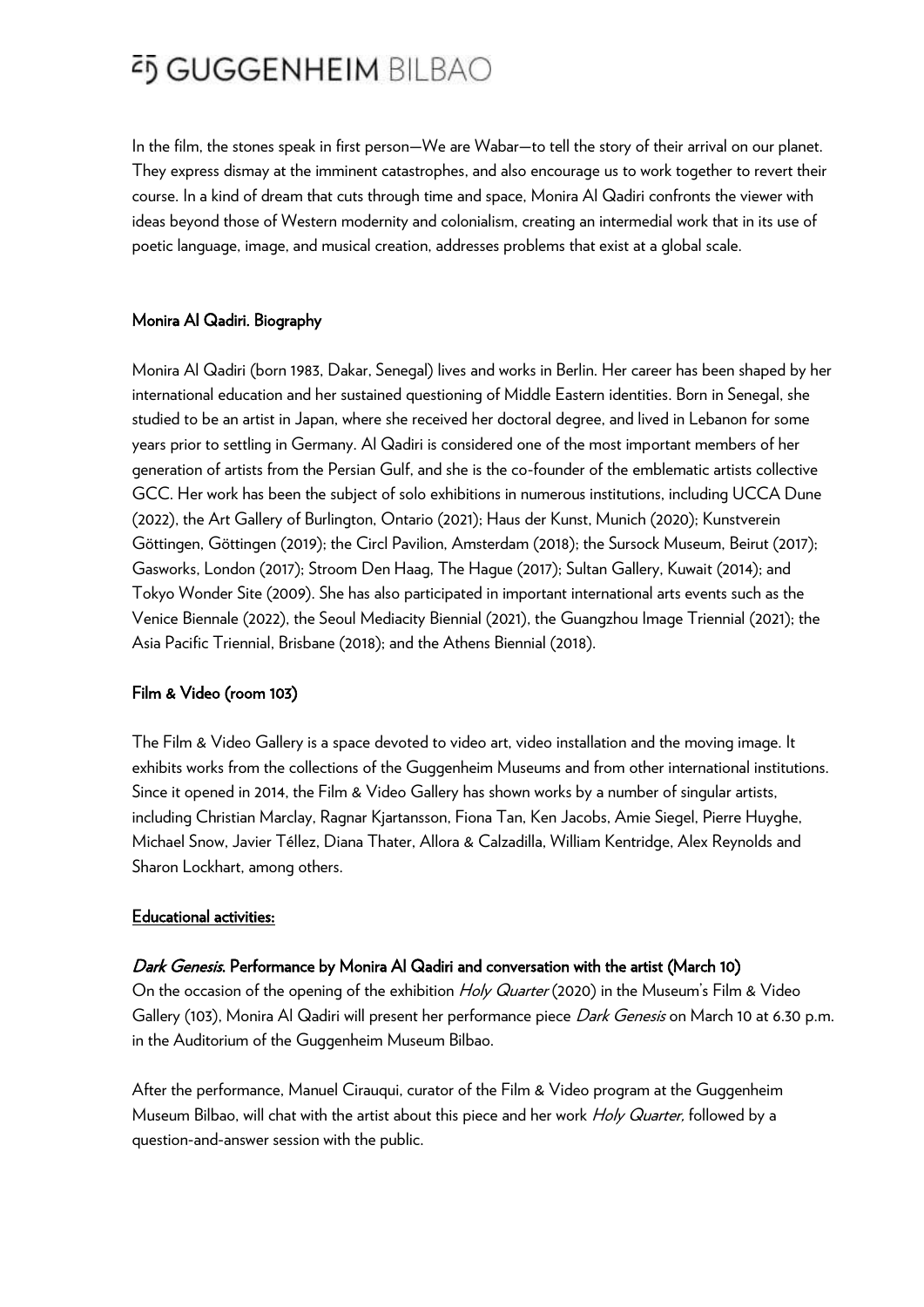### Cover image:

### Monira Al Qadiri. Holy Quarter

Holy Quarter (2020) Installation, 20-minute film and glass sculptures (film still) Commissioned by Haus der Kunst, Munich Courtesy the artist © Monira Al Qadiri

### For more information:

Guggenheim Museum Bilbao Marketing and Communications Department Tel: +34 944 359 008 [media@guggenheim-bilbao.eus](mailto:media@guggenheim-bilbao.eus) [www.guggenheim-bilbao.eus](http://www.guggenheim-bilbao.eus/)

All information about the Guggenheim Museum Bilbao is available at www.quggenheim-bilbao.eus (press room).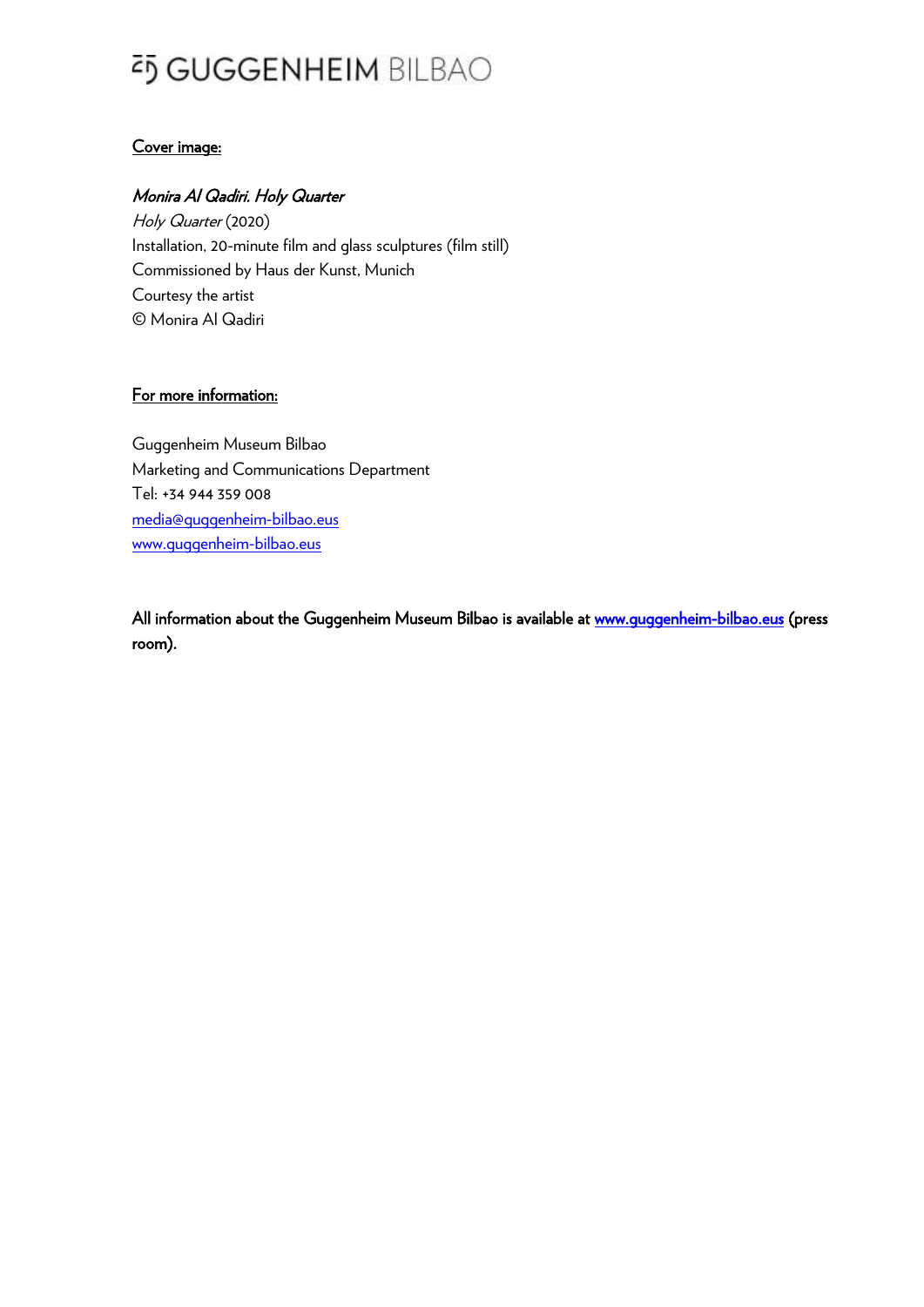### Press Images for Monira Al Qadiri. Holy Quarter Guggenheim Museum Bilbao

### Online Photo Service for Press Images

At the press area (prensa.guggenheim-bilbao.eus/en) you can register and download high resolution images and videos featuring the exhibitions and the building. Sign in to get access. If you are already a user, log in here (you need your username and password).

For further information, please contact the Guggenheim Museum Bilbao Press Department: tel. +34 944 359 008 and email: media@guggenheim-bilbao.eus

#### Monira Al Qadiri. Holy Quarter (film still)

Holy Quarter (2020) Installation, 20-minute film and glass sculptures (film still) Commissioned by Haus der Kunst, Munich Courtesy the artist © Monira Al Qadiri

### Monira Al Qadiri. Holy Quarter (film still)

Holy Quarter (2020) Installation, 20-minute film and glass sculptures (film still) Commissioned by Haus der Kunst, Munich Courtesy the artist © Monira Al Qadiri

#### Monira Al Qadiri. Holy Quarter (film still)

Holy Quarter (2020) Installation, 20-minute film and glass sculptures (film still) Commissioned by Haus der Kunst, Munich Courtesy the artist © Monira Al Qadiri

#### Monira Al Qadiri. Holy Quarter (film still)

Holy Quarter (2020) Installation, 20-minute film and glass sculptures (film still) Commissioned by Haus der Kunst, Munich Courtesy the artist © Monira Al Qadiri